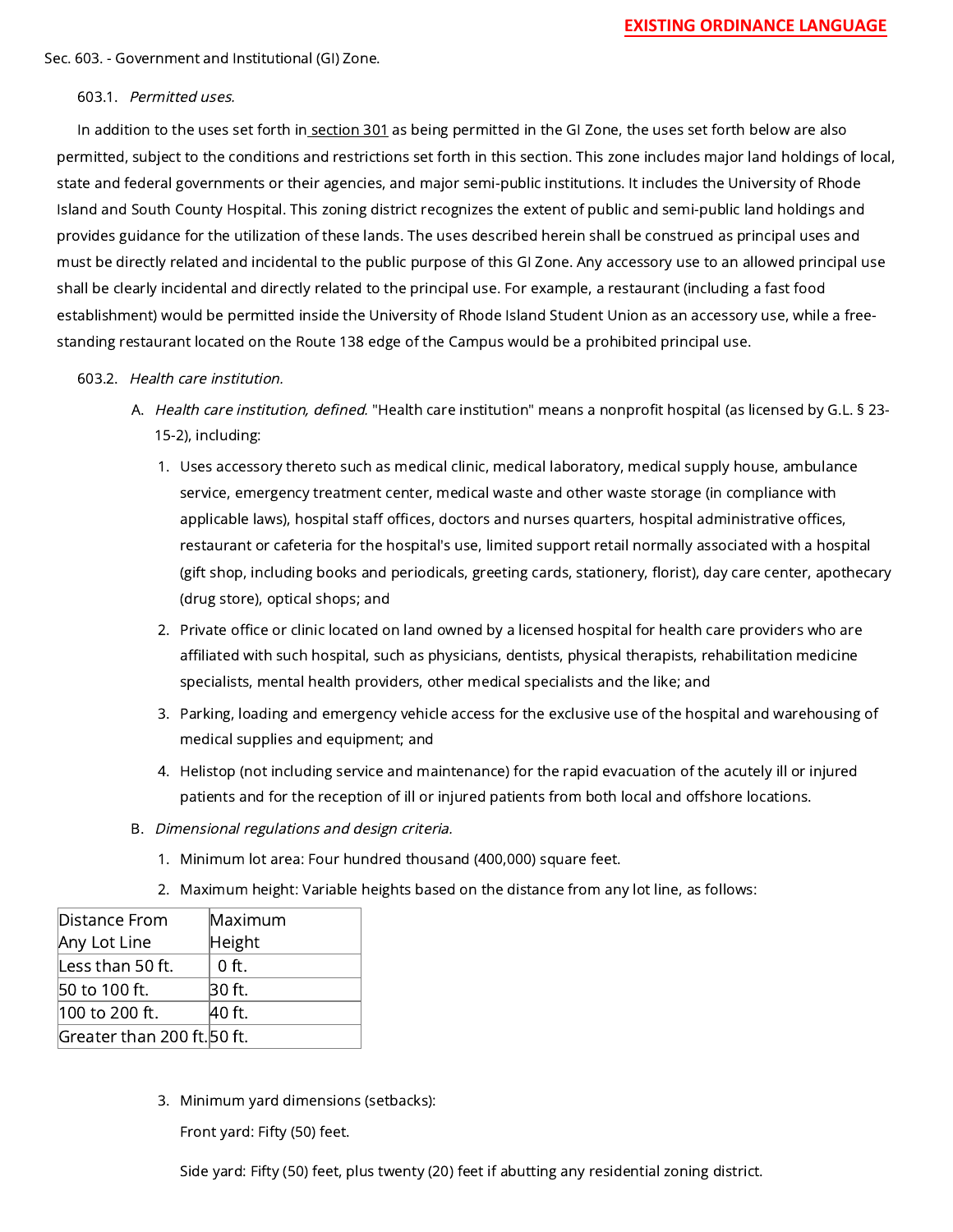Rear yard: Fifty (50) feet, plus twenty (20) feet if abutting any residential district.

- 4. Floor area ratio—Ratio of the gross leasable floor area (GLFA, as defined in<u> [article](https://library.municode.com/) 12</u> of the zoning ordinance) of a building(s) to the area of the lot, excluding land unsuitable for development: Thirty-fivehundredths (.35).
- 5. Building coverage—Percent of the lot covered by a building(s): Twenty-five (25).
- 6. Parking lot landscaping. The provisions of subdivision and land development regulations and <u>[article](https://library.municode.com/) 7</u> of this ordinance shall apply to all parking lots.
- 7. Parking. The minimum number of parking spaces shall be required as set forth below:
	- (a) Hospital and accessory use (except day care):

Thirty-three-hundredths (.33) spaces per patient bed, plus

One (1) space per each staff or visiting doctor (calculated according to the largest number in attendance at any hour during an average day), plus

One (1) space per employee (full time equivalent), including nurses and volunteers (calculated according to the largest number in attendance for any work shift during an average day), plus

One (1) space per two hundred fifty (250) square feet GLFA for outpatient medical care facilities, plus

One (1) space for each hospital-owned vehicle.

(b) Private office or clinic: One (1) space per two hundred fifty (250) square feet GLFA for private office space.

(c) Day care: Two (2) for each classroom in a day care facility but not less than six (6) for the building. Note: Space used for a helistop shall not be counted towards the minimum required parking.

- 8. Loading. One (1) loading dock(s) per one hundred thousand (100,000) square feet GLFA.
- 9. Lighting. See section [704] of the zoning ordinance.
- 10. Signs. Signs for health care institutions in public zoning districts shall be governed by the following:
	- (a) There shall be no more than four (4) freestanding signs located along adjacent streets to identify health care institutions, major buildings, entrances/exits, uses or activities. The top of such sign shall not be more than eight (8) feet above the ground, and shall not exceed an area of thirty-six (36) square feet per side.
	- (b) There may be one (1) wall-mounted or freestanding sign for each principal building or, if part of a larger complex of buildings, one (1) wall-mounted or freestanding sign for each major wing or section of the complex. For institutions having less than two hundred thousand (200,000) square feet of GLFA, there shall be a maximum of eight (8) such wall-mounted or freestanding signs. For institutions having two hundred thousand (200,000) square feet or greater GLFA, there shall be one (1) additional wall-mounted sign or freestanding sign permitted for each fifty thousand (50,000) square feet GLFA above two hundred thousand (200,000) square feet. The maximum size of each wall-mounted sign or freestanding sign shall be thirty-six (36) square feet.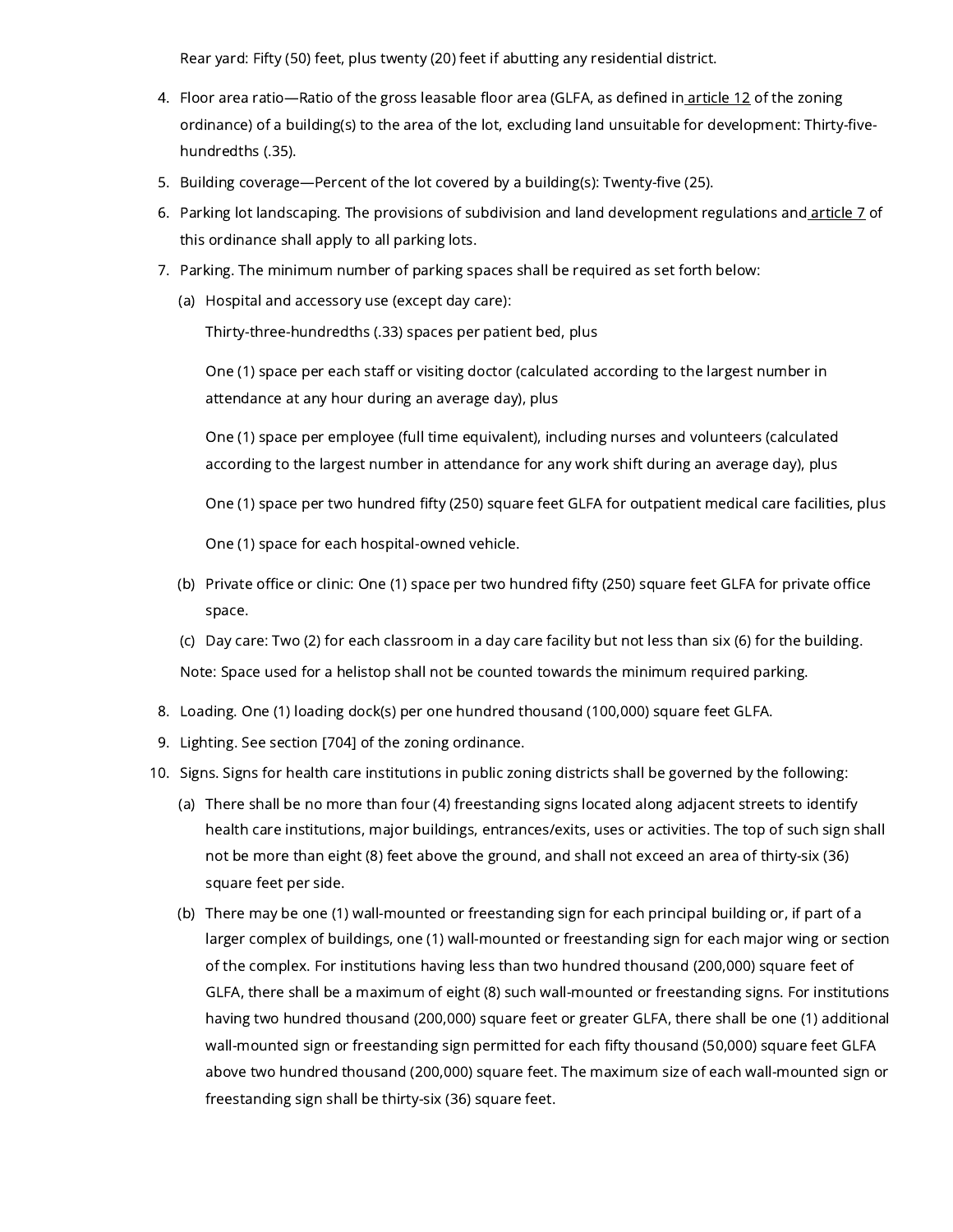In addition to the above wall-mounted signs or freestanding signs, there may be one (1) wall-mounted sign identifying each building entrance primarily providing access for emergency treatment or ambulance service, not to exceed one hundred ten (110) square feet in area.

- (c) Signs may be either wall-mounted or freestanding.
- (d) Signs may be illuminated or indirectly illuminated.
- (e) The provisions of <u>[section](https://library.municode.com/) 811</u>, Signs Prohibited in All Zoning Districts, shall apply.
- (f) The provisions of section 880, Off-Site Directional Signs, shall apply.
- (g) The provisions of section 810.E regarding on-site instructional or directional signs shall apply, provided that there shall be no maximum number of signs for each applicable activity and that wallmounted signs shall not exceed six (6) square feet and freestanding signs shall not exceed twelve (12) square feet per side.
- C. *Master plan requirement.* All health care institutions shall file a master plan with the planning board, which shall be in compliance with the use and dimensional requirements of this ordinance and the town's comprehensive plan and which shall be approved by the planning board as a major land development project.
	- 1. *Purpose*. A master plan is required to promote the orderly growth and development of institutions while preserving neighborhood character. The master plan shall be a statement, in text, maps, illustrations, or other media of communication that is designed to provide a basis for rational decision making regarding the long term physical development of the institution. The plan shall include an implementation element which defines and schedules for a period of five (5) years or more, the specific public actions to be undertaken in order to achieve the goals and objectives of the plan.
	- 2. *Filing requirements.* Heath care institutions shall file with the planning board a master plan within six (6) months following the adoption of this ordinance. Said institution shall review its master plan five (5) years following the first approval, and every five (5) years thereafter (regardless of any intervening changes) to determine if any changes are being considered or proposed. If changes are not proposed, the institution shall notify the planning board in writing that the current master plan is valid for another five (5) years. The master plan may be amended by the institution not more than two (2) times within any five-year term and such amendment shall be submitted not less than six (6) months prior to any planned construction of a new building, any addition to an existing building which will increase the size of such existing building by five hundred (500) square feet GFLA, or the demolition of any existing building.
	- 3. *Review and approval.* A master plan shall be subject to the procedure for review and approval set forth in the subdivision and land development regulations of the Town of South Kingstown, Article V.C.4., Major Land Development.
- D. Master plan contents. The master plan shall, at a minimum, contain the following:
	- 1. Mission statement of the hospital, including its relationship with the neighborhood and community in which it is physically situated.
	- 2. A list of all existing buildings owned or leased by the hospital, with the following information, provided in tabular form, using the following as column headings:

Building, by name or address.

Exterior size or footprint.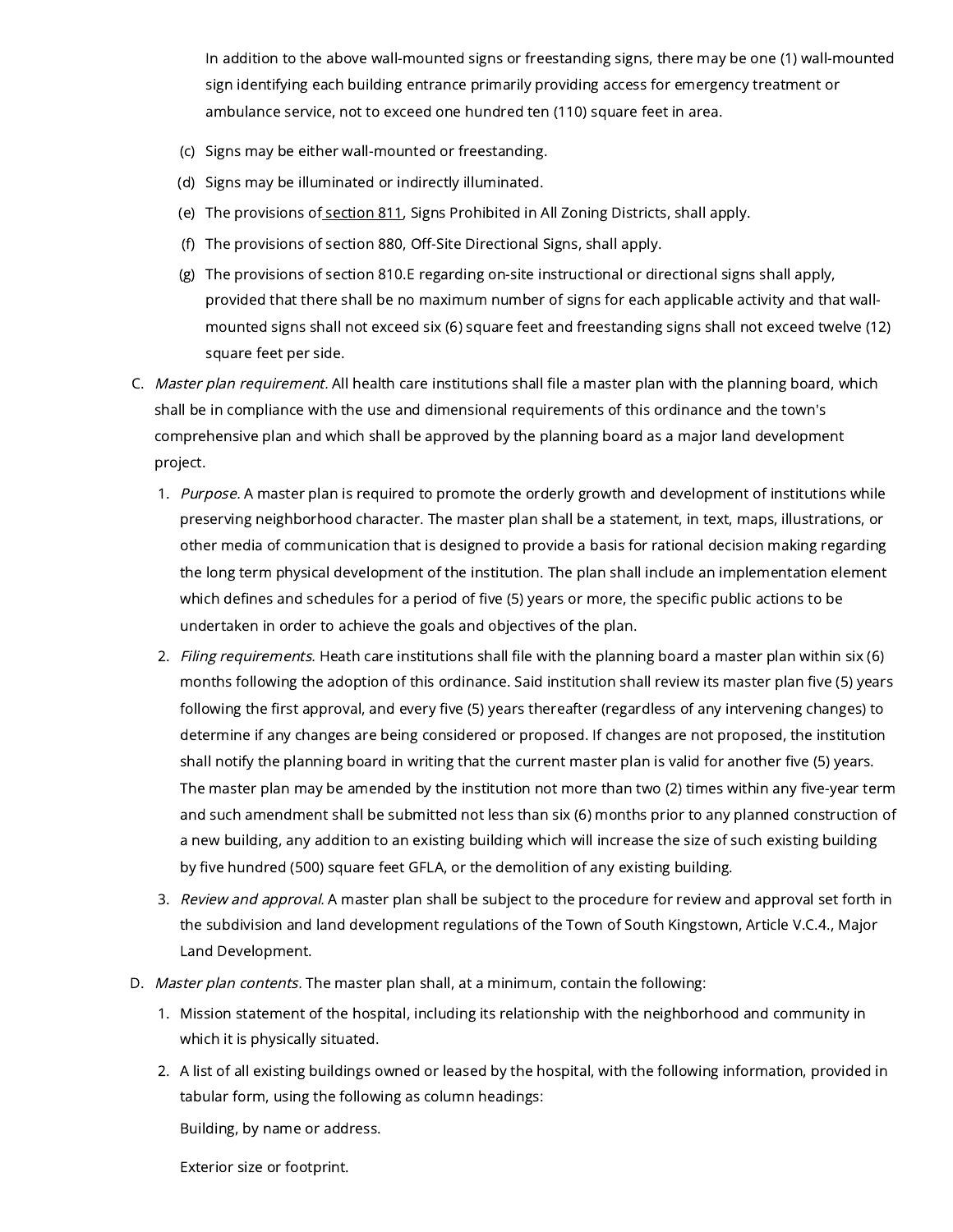Height in stories and feet.

Physical condition.

Primary use.

Percent used for patient care.

Percent used for administrative offices.

Accessory use or ancillary use.

- 3. Statement of ten-year goals and five-year objectives and means and approaches through which such goals and objectives may be reached.
- 4. Circulation plan indicating existing and proposed vehicular access, pedestrian sidewalks and general circulation layout of the campus. The circulation plan shall be prepared by a registered Traffic Engineer selected by mutual agreement of the town and applicant, and paid for by the applicant. The circulation plan shall address on- and off-site impacts on adjacent streets and is required to examine alternative access scenarios. In addition, the plan shall address the adequacy of on-site traffic circulation, parking and loading, sidewalk/pedestrian circulation, delivery, and emergency access and related circulation issues.
- 5. Proposed changes in land holdings of the institution including property to be sold, proposed street(s) to be abandoned, and new streets and driveways to be established including private rights-of-way.
- 6. Proposed changes in land use within the hospital's campus and grounds.
- 7. Proposed capital improvements including new structures, additions to existing structures, parking garages, parking lots, driveways, access roads, and landscaped areas or buffers. Major repairs that affect the building and/or campus grounds shall be included. The plan shall, at a minimum, identify the location of such improvements (on a map of the campus), the footprint and exterior dimensions of any new structure, height in stories and feet, proposed uses, including primary and accessory uses, parking and loading to support such uses, and landscaped buffers.
- 8. For any new building or addition to an existing building that has building plans, including scaled plans and elevations, such plans and drawings shall be included in the master plan. For building plans, including additions to existing buildings, that are in the conceptual planning stages and architectural drawings are not available at the time of submission of the master plan, the planning board shall require, as a condition for approval of the master plan, that when such architectural drawings are prepared, they shall be submitted for development plan review, pursuant to the subdivision and land development regulations.
- 9. Proposed demolition of any building, structure, parking garage, parking lot, or any other campus facility.
- 10. A parking plan that shows the location of all parking on and off the campus. The plan shall identify: the number of parking spaces that exist and the number that are required; the location of new spaces required as a result of any proposed development; and, other information deemed appropriate.
- 11. The master plan shall contain text and maps to facilitate the review process.
- 12. A copy of the certificate of need, required as a precondition to license of any new or additional premises on the hospital campus, in accordance with G.L. 1956, Ch. 23-15, and the rules and regulations